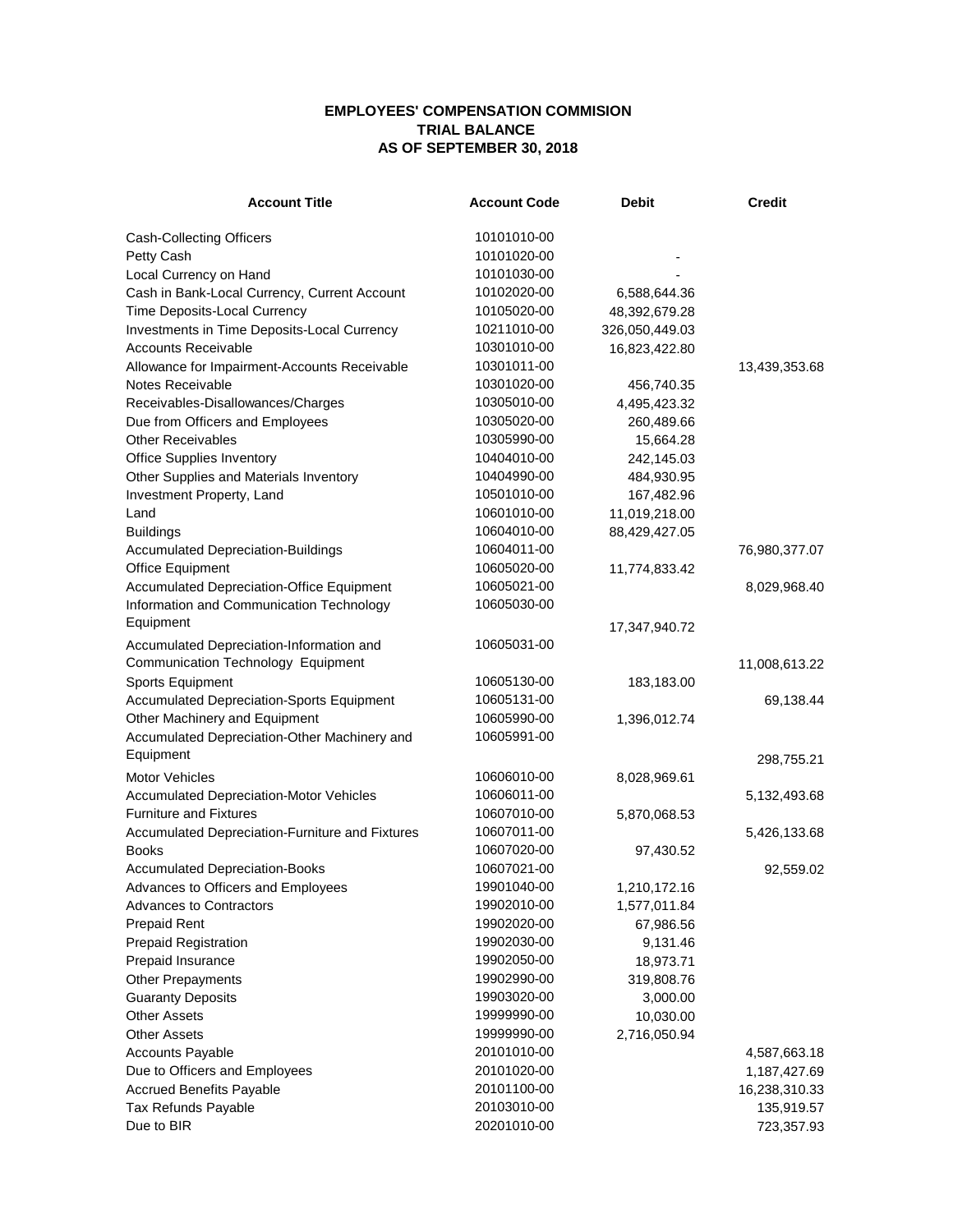## **EMPLOYEES' COMPENSATION COMMISION TRIAL BALANCE AS OF SEPTEMBER 30, 2018**

| <b>Account Title</b>                             | <b>Account Code</b> | <b>Debit</b>  | <b>Credit</b>  |
|--------------------------------------------------|---------------------|---------------|----------------|
| Due to GSIS                                      | 20201020-00         |               | 5,765.54       |
| Due to Pag-IBIG                                  | 20201030-00         |               | 11,012.04      |
| Due to PhilHealth                                | 20201040-00         |               | 16,584.60      |
| Due to Government Corporations                   | 20201060-00         |               | 3,225.00       |
| <b>Guaranty/Security Deposits Payable</b>        | 20401040-00         |               | 354,133.48     |
| Other Payables                                   | 29999990-00         |               | 6,437,590.38   |
| <b>Retained Earnings/(Deficit)</b>               | 30701010-00         |               | 426,367,245.40 |
| <b>Other Service Income</b>                      | 40201990-00         |               | 54,643,860.50  |
| Rent/Lease Income                                | 40202050-00         |               | 8,975,951.82   |
| Interest Income                                  | 40202210-00         |               | 2,974,701.41   |
| Miscellaneous Income                             | 40603990-00         |               | 81,190.16      |
| Salaries and Wages-Regular                       | 50101010-00         | 22,170,852.72 |                |
| Salaries and Wages-Casual/Contractual            | 50101020-00         | 6,378,358.25  |                |
| Personnel Economic Relief Allowance (PERA)       | 50102010-00         | 1,669,541.96  |                |
| Representation Allowance (RA)                    | 50102020-00         | 382,500.00    |                |
| Transportation Allowance (TA)                    | 50102030-00         | 301,500.00    |                |
| Clothing/Uniform Allowance                       | 50102040-00         | 556,000.00    |                |
| Subsistence Allowance                            | 50102050-00         | 56,900.00     |                |
| Laundry Allowance                                | 50102060-00         | 7,758.84      |                |
| <b>Hazard Pay</b>                                | 50102110-00         | 483,242.56    |                |
| Overtime and Night Pay                           | 50102130-00         | 78,574.89     |                |
| Year End Bonus                                   | 50102140-00         |               |                |
| Cash Gift                                        | 50102150-00         |               |                |
| Other Bonuses and Allowances                     | 50102990-00         | 3,181,563.00  |                |
| Retirement and Life Insurance Premiums           | 50103010-00         | 3,460,183.05  |                |
| Pag-IBIG Contributions                           | 50103020-00         | 94,100.00     |                |
| <b>PhilHealth Contributions</b>                  | 50103030-00         | 334,415.62    |                |
| <b>Employees Compensation Insurance Premiums</b> | 50103040-00         | 75,400.00     |                |
| <b>Terminal Leave Benefits</b>                   | 50104030-00         |               |                |
| <b>Other Personnel Benefits</b>                  | 50104990-00         | 2,799,000.00  |                |
|                                                  | 50201010-00         |               |                |
| <b>Traveling Expenses-Local</b>                  | 50201020-00         | 3,643,132.49  |                |
| Traveling Expenses-Foreign                       | 50202010-00         | 32,036.88     |                |
| <b>Training Expenses</b>                         |                     | 8,028,067.43  |                |
| <b>Office Supplies Expenses</b>                  | 50203010-00         | 605,627.95    |                |
| Fuel, Oil and Lubricants Expenses                | 50203090-00         | 217,170.30    |                |
| Textbooks and Instructional Materials Expenses   | 50203110-00         | 1,500.00      |                |
| Semi-Expendable Machinery and Equipment          | 50203210-00         | 165,850.75    |                |
| Semi-Expendable Furniture, Fixtures and Books    | 50203220-00         | 190,310.00    |                |
| Other Supplies and Materials Expenses            | 50203990-00         | 559,305.65    |                |
| <b>Water Expenses</b>                            | 50204010-00         | 428,084.30    |                |
| <b>Electricity Expenses</b>                      | 50204020-00         | 2,236,718.85  |                |
| Postage and Courier Services                     | 50205010-00         | 283,990.41    |                |
| <b>Telephone Expenses</b>                        | 50205020-00         | 1,030,081.43  |                |
| <b>Internet Subscription Expenses</b>            | 50205030-00         | 266,344.00    |                |
| <b>Extraordinary and Miscellaneous Expenses</b>  | 50210030-00         | 128,323.36    |                |
| <b>Legal Services</b>                            | 50211010-00         | 67,500.00     |                |
| <b>Auditing Services</b>                         | 50211020-00         | 2,777,609.00  |                |
| <b>Other Professional Services</b>               | 50211990-00         | 6,021,993.82  |                |
| <b>Janitorial Services</b>                       | 50212020-00         | 2,187,640.20  |                |
|                                                  |                     |               |                |

Security Services 60212030-00 2,585,741.37